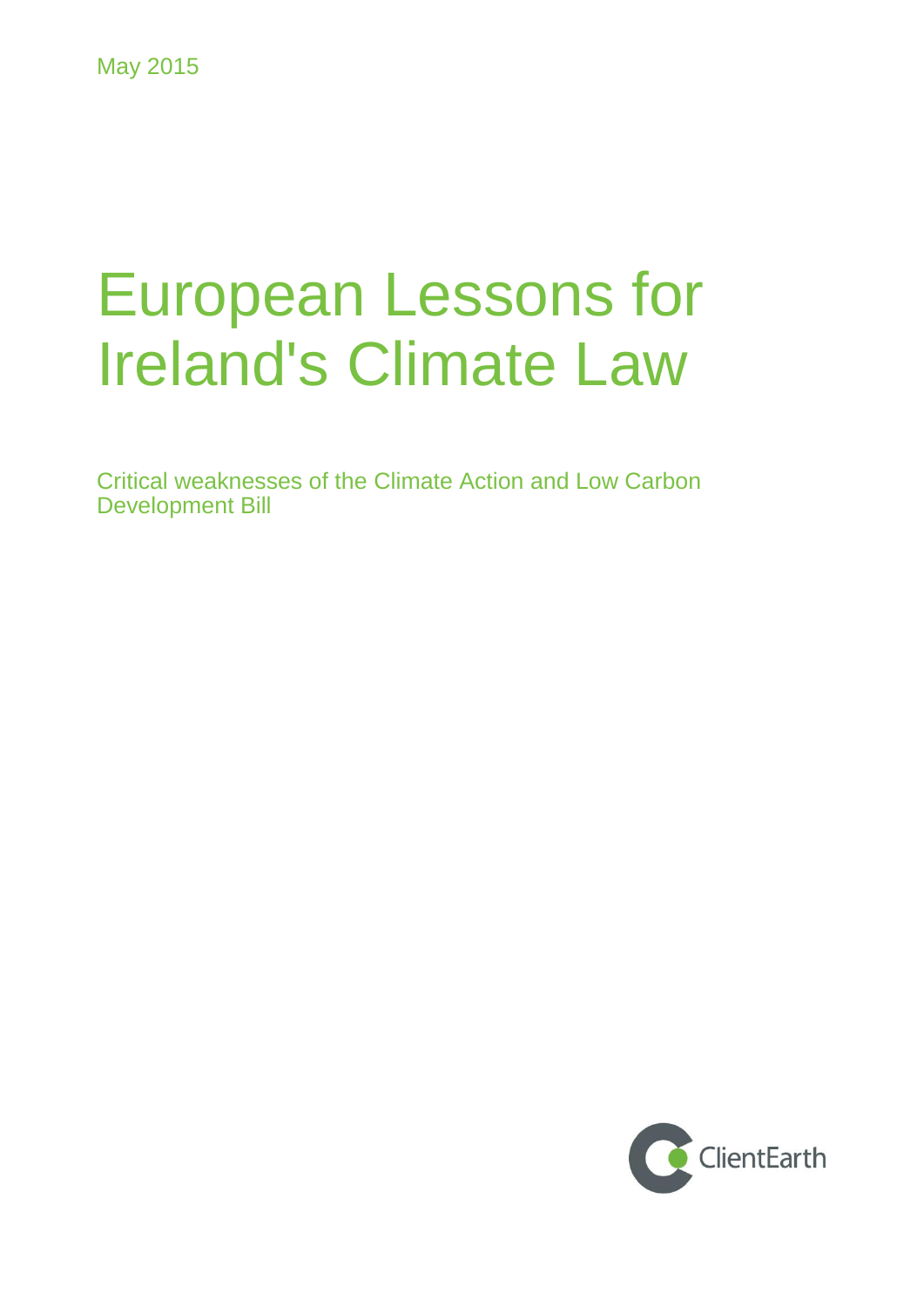

## **Contents**

| $\mathbf{1}$   |  |
|----------------|--|
| 2              |  |
| 3              |  |
| $\overline{4}$ |  |
| 4.1            |  |
| 4.2            |  |
|                |  |
|                |  |
|                |  |
|                |  |
| 5              |  |
| 5.1            |  |
| 5.2            |  |
| 6              |  |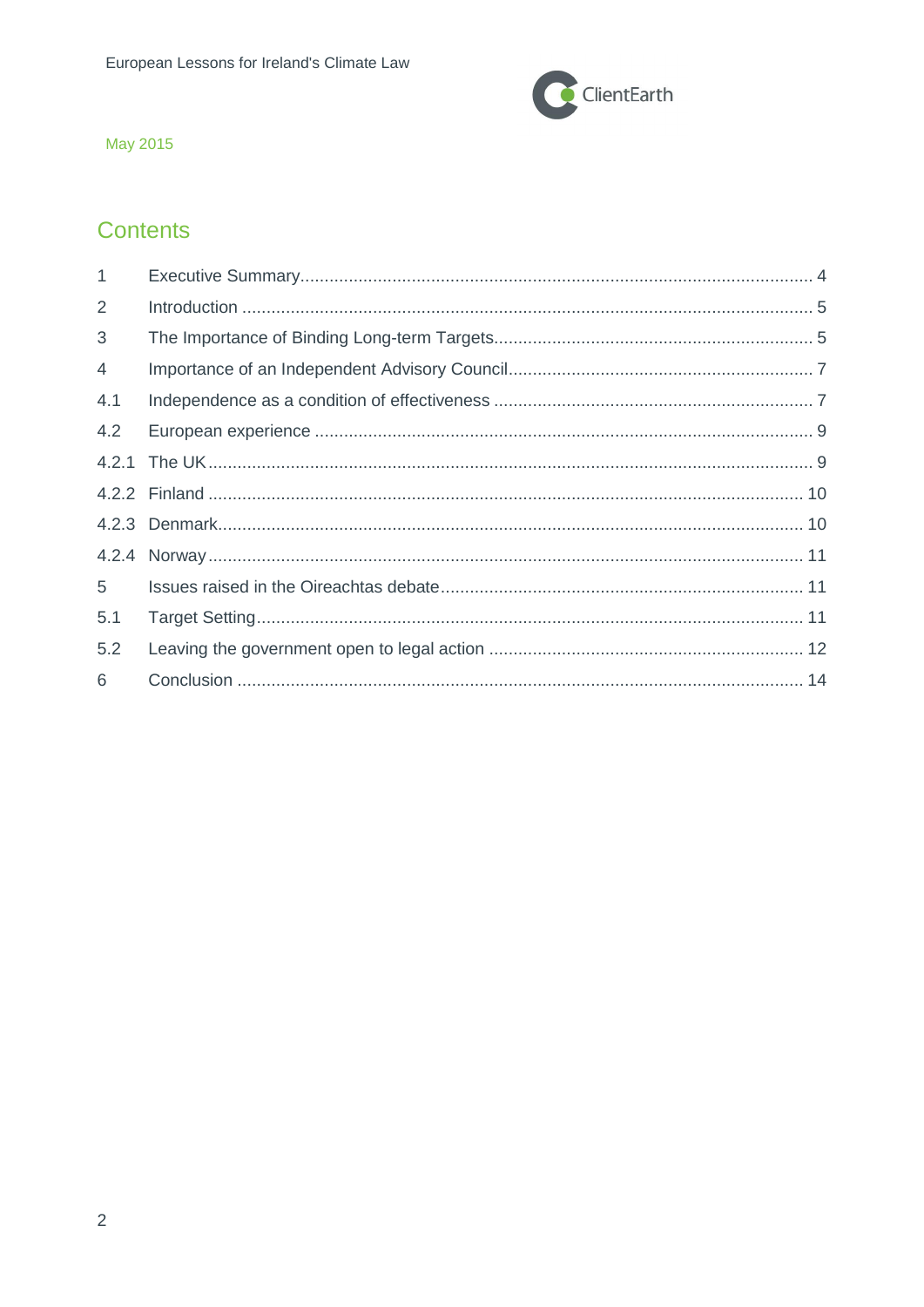

ClientEarth is a non-profit environmental law organisation based in London, Brussels and Warsaw. We are activist lawyers working at the interface of law, science and policy. Using the power of the law, we develop legal strategies and tools to address major environmental issues.

ClientEarth is funded by the generous support of philanthropic foundations, engaged individuals and the UK Department for International Development.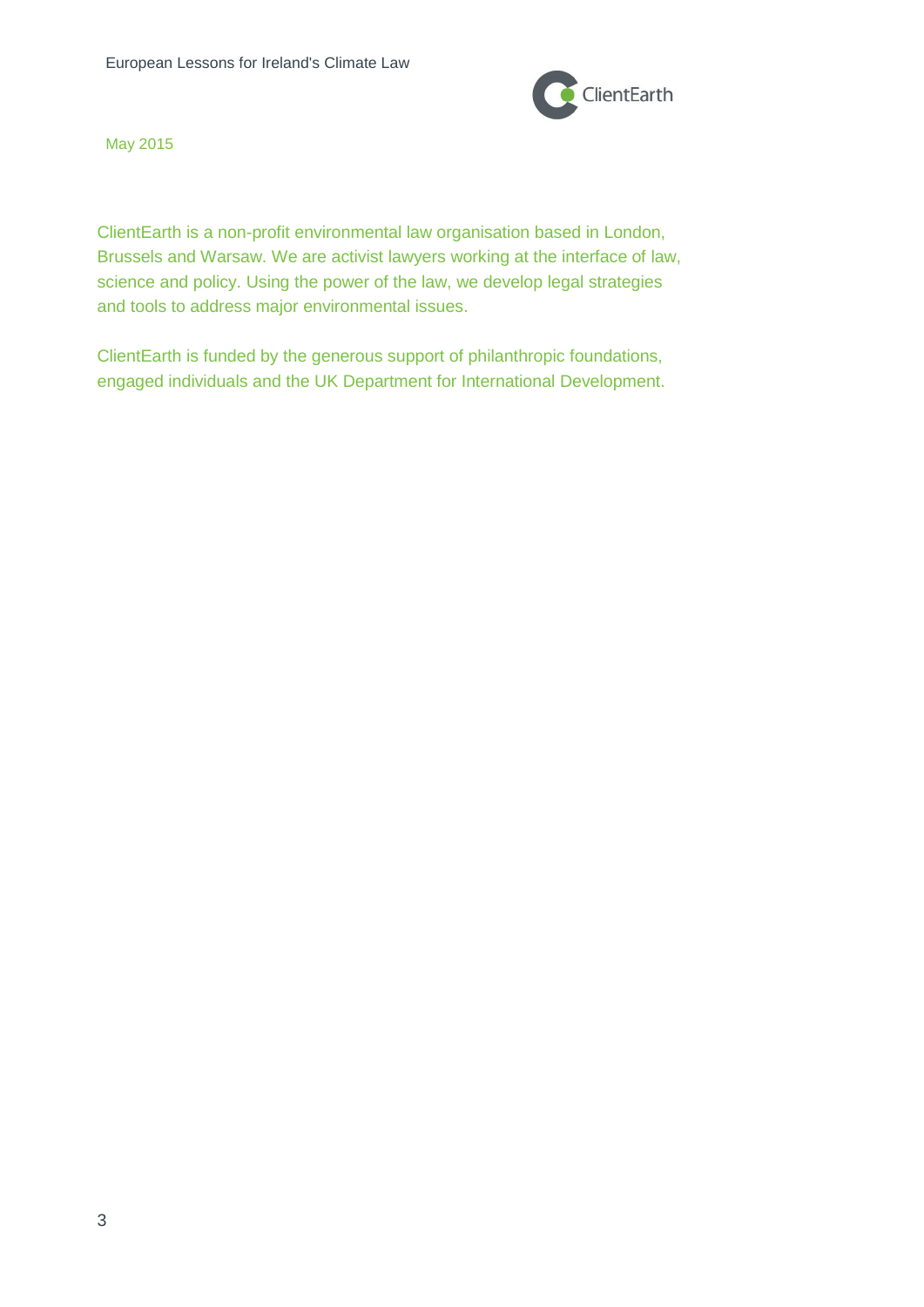

# <span id="page-3-0"></span>**1 Executive Summary**

An effective climate law must provide real certainty and demonstrate long-term commitment to inspire investor confidence if it is to drive decarbonisation. In the view of ClientEarth the Climate Action and Low Carbon Development Bill (the "Bill") as drafted falls short of the required standard in two important respects: it fails to put in place long-term nationally binding targets, and it establishes an expert body – the Expert Advisory Council – which is not truly independent.

EU targets alone are unlikely to be sufficient to drive the progress Ireland needs. The existence of binding national targets agreed at EU level creates a strong impetus for Irish progress on emission reductions and serious penalties for failure, both financial and reputational. However, the replication of binding EU-agreed national targets beyond 2030 is seriously in doubt. EU-level targets are also inherently short term because they treat 2030 as an end-point rather than a staging post. There is no binding 2050 target at EU level. This can lead to a damaging failure to plan over the long term, particularly where compliance with a single target can be 'bought off' by buying credits; something Ireland is expected to do to meet its 2020 targets.

Far from interfering with EU targets, setting long-term national targets would allow Ireland to play a leadership role in tackling climate change, enhance its status in climate negotiations and, most importantly, provide the certainty to attract needed investment. Other European countries are beginning to acknowledge this, by legislating for binding 2050 targets. In the UK, binding targets are also set every five years. The Bill represents a real opportunity for Ireland to likewise overcome some of the deficiencies of the EU approach.

The UK experience has also shown the significant value of an independent Committee on Climate Change. The Committee's impact has been clear and positive, and its authority has been enhanced as a result. Other European countries, in drafting and implementing their national climate laws, also place emphasis on the independence of advisory bodies.

Likewise, if Ireland's Expert Advisory Council is to be truly effective, it must be truly independent. Effective climate law requires that short-term political pressures are resisted, which in turn demands a body which operates at arm's length from Government. Yet the EAC's composition (including, for example, the director of Teagasc as one of its members) suggests it will not be independent. Whatever the good intentions of EAC's membership, the validity and impact of its work will be undermined from the start by this lack of independence; whether real or perceived. Within the framework of the Irish Bill, it will be extremely difficult for the EAC to challenge such perceptions and develop a reputation for genuine independence. The EAC's effectiveness – and the effectiveness of the Bill as a whole – can be expected to suffer as a result.

Finally, the Irish Government has expressed concern that targets might render Ireland subject to legal action. In fact, a binding law can still leave Government with wide discretion – and can direct accountability towards Parliament, as the UK law does. If there were substantive breaches of genuinely binding targets in the Irish Bill, the courts would surely tread cautiously. But it is only right that more procedural breaches should in all events be remedied. Fundamentally, effective judicial oversight is a key aspect of the rule of law. A law cannot be truly effective if there are no consequences of a breach. One certain way to avoid legal action is to act in accordance with the targets that are set.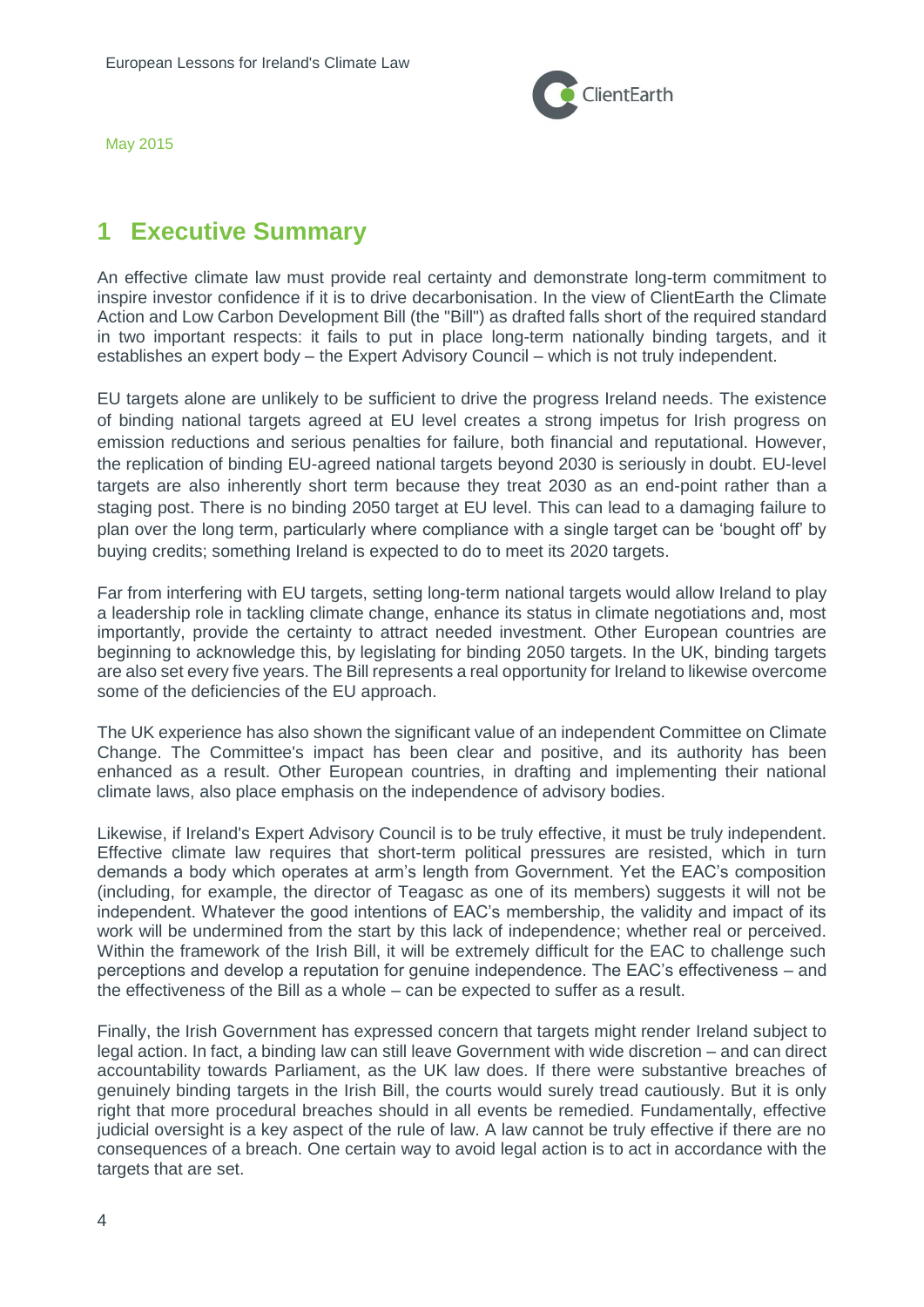

# <span id="page-4-0"></span>**2 Introduction**

ClientEarth has been commissioned by Stop Climate Chaos to provide a legal analysis of Ireland's Climate Action and Low Carbon Development Bill 2015. ClientEarth believes that the creation of a national climate law can, in the right form, be a valuable asset in Ireland's response to climate change. In its current form, however, the Bill is much weaker than that required to ensure effective governance of Ireland's low carbon transition. A Bill which establishes a framework lacking the necessary levers of good governance will not create arrangements which will deliver low-carbon outcomes. In seeking to ensure that Ireland's climate law has the required credibility, this paper argues that two aspects of the Bill in particular need strengthening: the climate targets and the independence of the proposed Expert Advisory Council.

# <span id="page-4-1"></span>**3 The Importance of Binding Long-term Targets**

Certainty is a key hallmark of effective climate governance. It is universally accepted that effective action to mitigate climate change will require profound economic and social transition spanning at least the next half century. By definition, an effective governance regime must demonstrate a strong commitment to act over a sustained period of time to achieve the necessary outcomes.

The EU's 2020 Climate & Energy Package was generally welcomed as a pioneering commitment to effective action on climate change. In particular the package reflected a willingness to translate political commitment into a legally binding and enforceable form.

However, the EU 2020 package does not contain a sufficiently long-term perspective to create the certainty needed for investors. In fact, the EU process is best described as being short-term in perspective - and the current negotiations around the EU 2030 proposals represent a continuation of the EU's short-term approach to climate governance. There is also a real danger that the existing EU system of binding targets for renewable energy as well as GHG reduction will not be replicated in the 2030 targets. This is likely to prove problematic for Ireland as the existence of binding EU-generated national targets created a strong impetus for Irish progress on emission reductions and serious penalties for failure, both financial and reputational. Similarly, the one target that is not on track to be met, EU-wide - energy efficiency - is the one target that is not currently legally binding. The existence of binding laws makes a difference. The Irish Bill should be seen as an opportunity for Ireland to ensure its efforts will not be undermined by a retreat from the use of the rule of law at EU level. In its current form, however, this opportunity will not be taken.

Although the EU has repeatedly emphasised the need to induce greater certainty in order to stimulate investment, the European Commission's Communication on a 2030 Framework<sup>1</sup> does not include proposals designed to address the fundamental causes of uncertainty. There is no proposal to create a binding long-term climate governance regime explicitly designed to deliver the EU's 2050 objective. Instead the architecture of the 2030 Climate & Energy Framework views 2030 as an end in itself rather than an interim staging post embedded in a stable long-term governance pathway. This must be rectified - if not at EU level, then at national level: investors

<sup>1</sup> Communication from the Commission to the European Parliament, the Council, the European Economic and Social Committee and the Committee of the Regions: A policy framework for climate and energy in the period from 2020 to 2030, COM/2014/015 final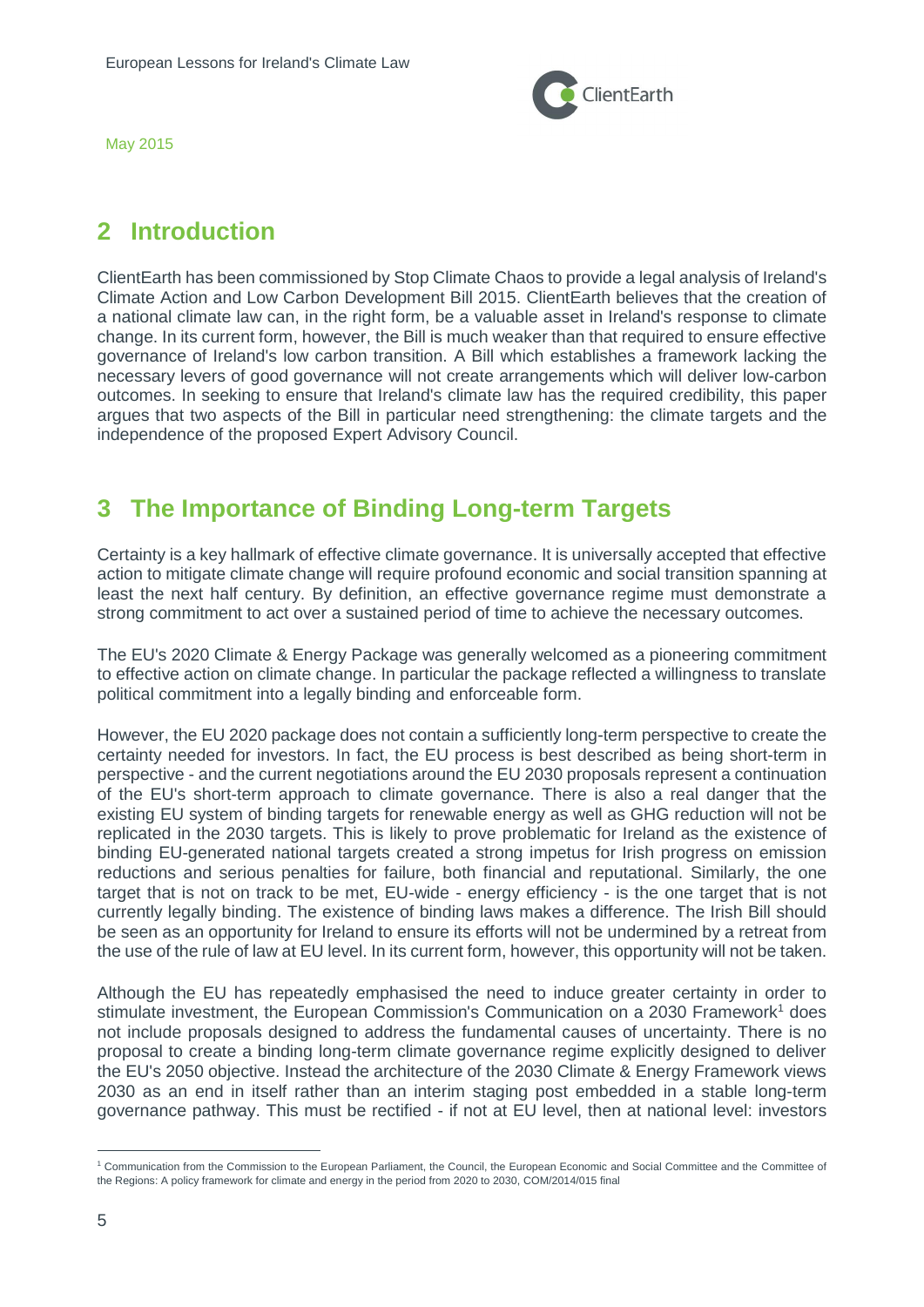

require long-term certainty and the Irish Bill provides an opportunity for Ireland to adopt such a long-term perspective as has been provided in the UK<sup>2</sup> and Finland,<sup>3</sup> with France<sup>4</sup> and Norway<sup>5</sup> currently developing binding 2050 targets to supplement those at EU level.

As investments in low-carbon technologies, energy assets, and in the wider supply chain are undertaken on a long-term basis, investors need long-term visibility on the potential opportunity that the Irish market might offer. This was pointed out in the European Commission's original communication on renewable energy: "targets are used to provide clarity and stability to industry, to allow them to plan and invest with a higher degree of certainty." <sup>6</sup> A Bill without a 2050 reduction target will leave Ireland behind those countries which have enacted one and so fail to induce investment in low-carbon technology in Ireland.

The importance of creating such a long-term view is a key challenge for Ireland as can be seen by Ireland's history with its two National Climate Change Strategies (2000 and 2007). A full assessment of the proposals in those strategies and the resulting outcomes is beyond the scope of this paper but essentially the ambition and enthusiasm of the proposed policies was not matched by action. This experience suggests that solely medium-term targets, especially those that are non-binding and lacking in a transparent review process to monitor and course-correct where necessary, will not be an adequate means of ensuring action.

The current Bill leaves Ireland in danger of re-enacting this experience. **A climate law which looks solely to 2020 targets (which Ireland is not on track to meet) without adequately focussing on the long-term outcome - e.g. by introducing a binding 2050 commitment - will leave Ireland on the path to high carbon 'lock-in'.** Such an outcome can already be seen with regard to Ireland's target under the Effort Sharing Decision<sup>7</sup> ("ESD"). Ireland will be able to buy its way out of missing its GHG reduction target using carbon credits, but this does nothing to ensure Ireland is on track for the necessary 2050 emissions reductions, or even those of 2030. National targets could limit the scope for the use of credits which can give a false impression of progress. Framing the Bill with 2050 as the ultimate landing point would ensure long-term policy coherence and much needed certainty for investors. If a weak climate law is enacted, investors will not be inspired by Ireland's commitment and will continue to question whether Ireland is the best place to invest. Regulatory stability, long-term political commitment as well as decarbonisation targets will provide strong signals for opportunities through the early 2020s and subsequent decades.

<sup>&</sup>lt;sup>2</sup> The UK has committed to reducing its emissions by at least 80% from 1990 levels by 2050.

<sup>&</sup>lt;sup>3</sup> The Finnish law, passed by parliament on 6 March 2015, sets a legally binding target to cut greenhouse gas emissions by at least 80% by 2050 (compared to 1990) and creates an independent expert committee to advise the Government on climate change strategy. See section 4.2.2.

<sup>4</sup> In its proposed transition climate law, France has committed to an ambitious GHG reduction objective of 75% to be achieved by 2050. However, the enactment is still pending: the bill has been transferred from the Senate to the National Assembly.

<sup>5</sup> Norway will have a new climate change law as the Norwegian Parliament voted in favour of proposals to draft legislation by 2017. Norway will create binding greenhouse gas emission targets for 2020, 2030 and 2050, and set a series of carbon budgets for the government. The exact design of the law is still unknown.

<sup>6</sup> Communication from the Commission to the Council and the European Parliament: Renewable Energy Road Map Renewable energies in the 21st century: building a more sustainable future COM(2006) 848 final

<sup>7</sup> The Effort Sharing Decision, Decision No 406/2009/EC of the European Parliament and of the Council of 23 April 2009 on the effort of Member States to reduce their greenhouse gas emissions to meet the Community's greenhouse gas emission reduction commitments up to 2020. The evidence is that Ireland is not going to meet its target under the ESD, see Ireland's Greenhouse Gas Emission Projections 2013-2030, the Irish Environmental Protection Agency (2014), available at: http://www.epa.ie/pubs/reports/air/airemissions/GHG\_Emiss\_Project\_publication\_2014\_finalv2.pdf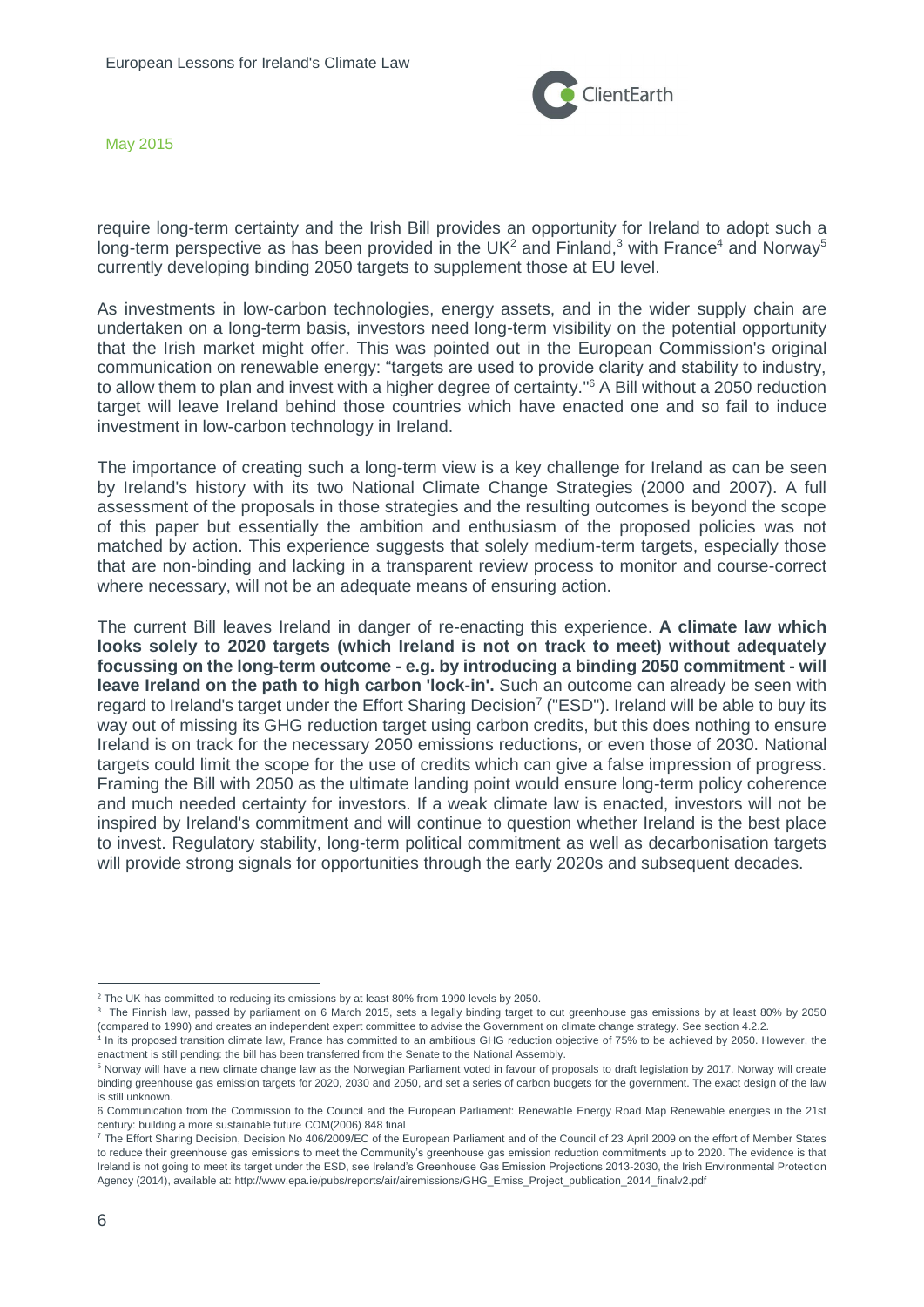

# <span id="page-6-0"></span>**4 Importance of an Independent Advisory Council**

### <span id="page-6-1"></span>**4.1 Independence as a condition of effectiveness**

The Irish Bill establishes an Expert Advisory Council ("EAC") to "advise and make recommendations" to Ministers and the Government, primarily in the preparation of a national mitigation plan and adaptation framework. The establishment of bodies of this type in national climate laws is in general to be warmly welcomed: the value of a distinct entity devoted to providing long-term expert advice and guidance to Government to ensure adequate progress is potentially very great, as the experience of other states - and the UK in particular - shows. **Unfortunately, the EAC, in the form currently proposed, can be expected to fall very far short of the necessary standard, and its value to Irish efforts to decarbonise will be significantly diminished as a result.**

Much of the attention on the UK Climate Change Act (the "UK Act") understandably focuses on its emissions targets - the long-term (2050) target; the 'rolling' mechanism of five-yearly carbon budgets; and the legally binding nature of both. However, the establishment of the independent Committee on Climate Change ("CCC") has been described as "perhaps the most influential feature" of the UK Act and "likely to have a pivotal influence" over time.<sup>8</sup> As discussed below (at section 4.2.1), the CCC is already having an important practical impact.

The CCC is an expert body established by the UK Act to provide independent advice to Government on a wide range of matters under the Act, and to carry out and publish independent and thorough annual assessments of Government progress towards carbon targets. For the purposes of this paper, it is particularly important that the CCC is widely understood to be genuinely independent.

This independence is guaranteed by the CCC's composition. Its current Chair, Lord Deben, is a Conservative former Member of Parliament, now sitting in the House of Lords. A former Environment Secretary (until 1997), Lord Deben was instrumental in the campaign for a UK Climate Change Act. The seven other members of the CCC are all leading experts in the fields of science, policy and economics, and all are independent of Government and party politics.<sup>9</sup> It is no accident that the CCC's work is understood to be "scientifically rigorous and free from what could be interpreted as competing agendas."<sup>10</sup>

The composition of the EAC is far more problematic. Four of the eight to ten "ordinary members" of the EAC will be drawn, ex officio, from state/semi-state bodies with aims which differ from – or even contrast with – those of the EAC. For example, it will be particularly hard, if not impossible,

<sup>&</sup>lt;sup>8</sup> 'Prospects for the UK's national approach to climate law-making', Mark Stallworthy, in 'Climate Law in EU Member States', p.124

<sup>9</sup><http://www.theccc.org.uk/about/structure-and-governance/committee-on-climate-change/> ;<http://www.theccc.org.uk/about/structure-and-governance/> <sup>10</sup> [http://www.iiea.com/publications/why-legislate-designing-a-climate-law-for-ireland,](http://www.iiea.com/publications/why-legislate-designing-a-climate-law-for-ireland) p.14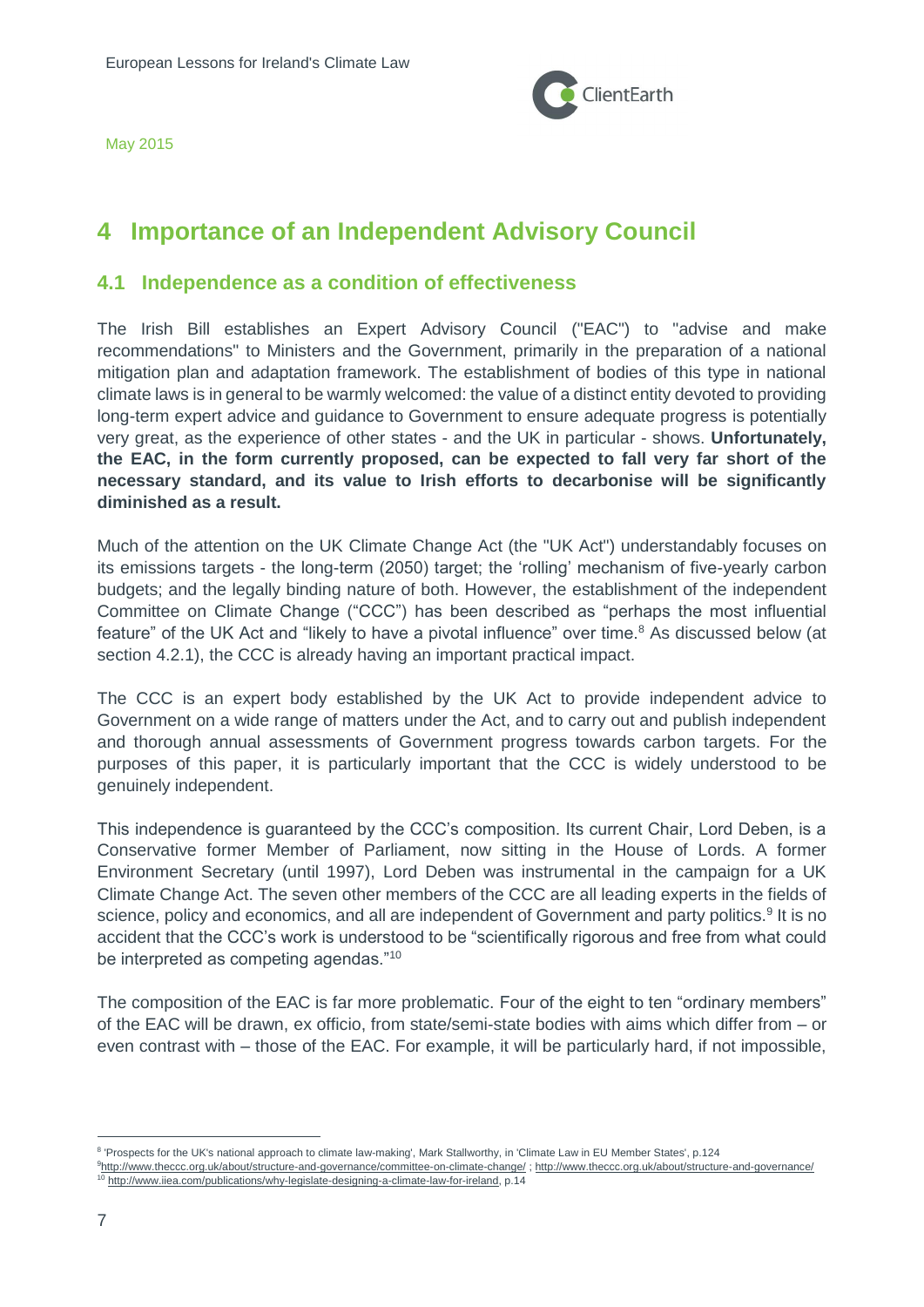

for the Director of Teagasc to act in the interests of both bodies. At the least, he or she will be subject to starkly competing agendas.<sup>11</sup>

**Whatever the good faith and commitment of the EAC's members, the EAC is bound to find that its authority, its impact – and therefore its utility – is undermined by the perception that it is not truly or sufficiently separate from the Irish Government or competing interests**.

Perception is everything. As Mark Stallworthy, a Professor of Environmental Law and expert on the UK Climate Change Act has noted, "the validity and impact of expert contributions depend on the context in which they are required to operate, including such matters as remit, membership, levels of independence and transparency".<sup>12</sup>

The validity and impact of the EAC's work will be undermined by the serious questions surrounding its membership and independence. It will also suffer as a consequence of its relatively narrow remit. As compared with the CCC, the more limited range of duties falling to the EAC, and the limited legal weight they will carry<sup>13</sup>, will give the EAC little opportunity to assert itself – or indeed to develop a reputation for practical independence. In other words, even an EAC seeking to clearly and publicly assert its independence would find it hard to do so given the limited powers at its disposal. There is no provision in the Bill which the EAC (or any of its members) could rely on if it wished to stress its independence from Government: such a commitment is absent in spite of the recommendations of the Joint Committee on the Environment, Culture and the Gaeltacht.<sup>14</sup>

Perhaps the most serious risk inherent in a lack of independence is that the EAC comes to be perceived as having been 'captured' by a particular political stance or affiliation. This could seriously undermine broad political support for the role of the EAC – and potentially, therefore, the Bill as a whole.

In the context of climate change law, the need for independent expert input is especially important, for concrete and practical reasons. Fundamental to the effectiveness of climate law is the creation in wider society of 'credible commitment': a trust that inevitable short-term political pressures to stray from the course will, as and when they arise, be resisted. Without this, certainty – particularly investor certainty – is drastically undermined (as discussed above). This in turn can create a serious barrier to the development and implementation of effective policy. Addressing the problem of credible commitment requires an independent expert body to help guide policy.<sup>15</sup>

The EAC will be hamstrung from the start. Independence is not a characteristic that an expert advisory body might or might not have; it is something that such a body must have if it is to be

<sup>11</sup> The Board of Teagasc consists of a chairman and 10 ordinary members, five of whom are drawn from organisations "representative of persons engaged in agriculture or the promotion or development of the agricultural industry" - Agriculture (Research, Training and Advice) Act 1988, First Schedule, paras 2, 3(7)(b).

<sup>12</sup> Ibid.8, p.125

<sup>&</sup>lt;sup>13</sup> For example, unlike under the Bill, the UK Government must in certain circumstances justify to Parliament, with reasons, why it has acted contrary to the advice of the CCC.

<sup>14</sup>[http://www.oireachtas.ie/parliament/media/committees/environmenttransportcultureandthegaeltacht/Report-on-the-Outline-Heads-of-the-Climate-](http://www.oireachtas.ie/parliament/media/committees/environmenttransportcultureandthegaeltacht/Report-on-the-Outline-Heads-of-the-Climate-Action-and-Low-Carbon-Development-Bill-2013.pdf)[Action-and-Low-Carbon-Development-Bill-2013.pdf](http://www.oireachtas.ie/parliament/media/committees/environmenttransportcultureandthegaeltacht/Report-on-the-Outline-Heads-of-the-Climate-Action-and-Low-Carbon-Development-Bill-2013.pdf)

<sup>15</sup> 'The political sustainability of climate policy: The case of the UK Climate Change Act', Matthew Lockwood, Global Environmental Change 23 (2013) 1339 at 1343.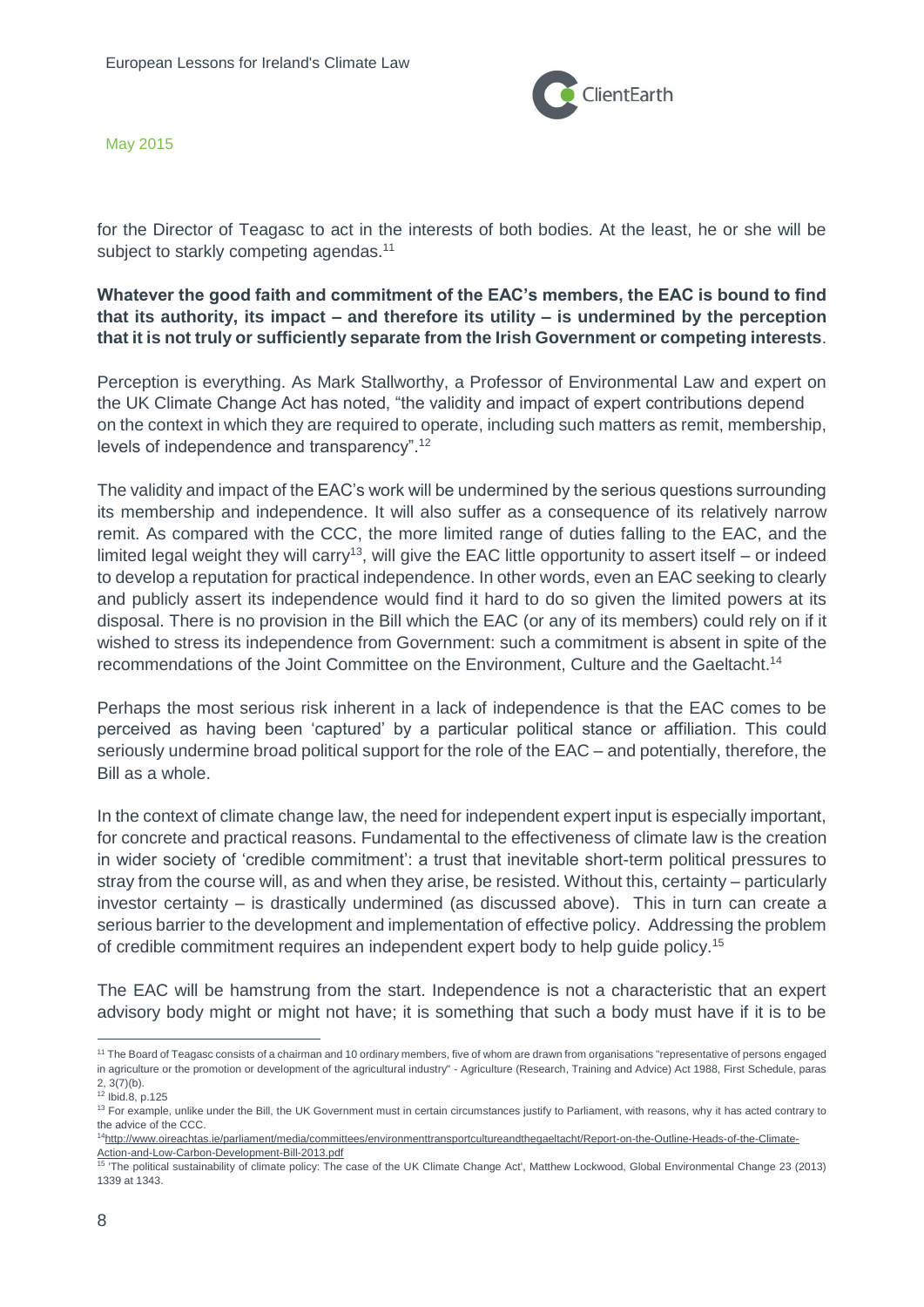

truly effective. A lack of independence will also have damaging implications for good governance of the Bill's legal regime as a whole; undermining transparency and democratic accountability.<sup>16</sup>

An EAC constituted along the lines of the current Bill would not be seen as truly independent. This would have serious practical consequences for the effectiveness of its work and, by extension, undermine national efforts to transition effectively to a "low carbon" economy.

## <span id="page-8-0"></span>**4.2 European experience**

#### <span id="page-8-1"></span>**4.2.1 The UK**

A number of European states have recently enacted, or are in the process of drafting, national climate change laws. And the model of the CCC – an expert advisory body which is independent of Government – is being emulated, just as the UK Act is. This should not be surprising: in its relatively short life, the CCC has had a critical influence on UK efforts to work towards GHG emission reductions.

Most notably, each of the first four carbon budgets (2008 - 2027) has been set by the Government at the level recommended by the CCC on the basis of their expert analysis. And even where, on other matters, the Government has not followed the CCC's recommendations, the CCC has maintained an important independent voice and compelled the Government to justify its positions.

The CCC has had a significant and positive influence in the face of Government opposition; something seen most clearly in the setting of the fourth carbon budget.<sup>17</sup> In December 2010 the CCC recommended, on the basis of its analysis of climate science, the international policy context, and a cost-effective decarbonisation trajectory, that the fourth carbon budget (relating to 2023- 2027) should be set at 50% below 1990 levels. The Government accepted this at the time, but subject to revisiting it in 2014 "to ensure consistency with the EU Emissions Trading System"<sup>18</sup>. Through 2013 and into 2014, the CCC proactively resisted any relaxation of the fourth carbon budget. This led eventually to the Government deciding to retain the fourth carbon budget at the level originally agreed.

That the CCC felt confident to take a robust position in the face of Government pressure was a reflection of its independence – something strengthened by the public disclosure of correspondence with Government<sup>19</sup> and the legal safeguards in the Act itself. The CCC's forthright stance proved sufficient to allow the Department of Energy and Climate Change (a small department, with a Liberal Democrat Secretary of State) to resist "reportedly substantial opposition within the coalition, particularly from the [relatively powerful] Treasury and the business departments".<sup>20</sup>

<sup>16</sup> [http://www.iiea.com/publications/why-legislate-designing-a-climate-law-for-ireland,](http://www.iiea.com/publications/why-legislate-designing-a-climate-law-for-ireland) p.14

<sup>&</sup>lt;sup>17</sup> Climate Change Constitutionalism? Lessons from the United Kingdom', Aileen McHarg, Climate Law 2 (2011) 469 at 480.

<sup>18</sup> [https://www.gov.uk/government/uploads/system/uploads/attachment\\_data/file/48081/1683-4th-carbon-budget-policy-statement.pdf](https://www.gov.uk/government/uploads/system/uploads/attachment_data/file/48081/1683-4th-carbon-budget-policy-statement.pdf)

<sup>19</sup> For example[: http://www.theccc.org.uk/wp-content/uploads/2013/10/Ed-Davey-October13-final.pdf](http://www.theccc.org.uk/wp-content/uploads/2013/10/Ed-Davey-October13-final.pdf)

<sup>20</sup> Ibid. 17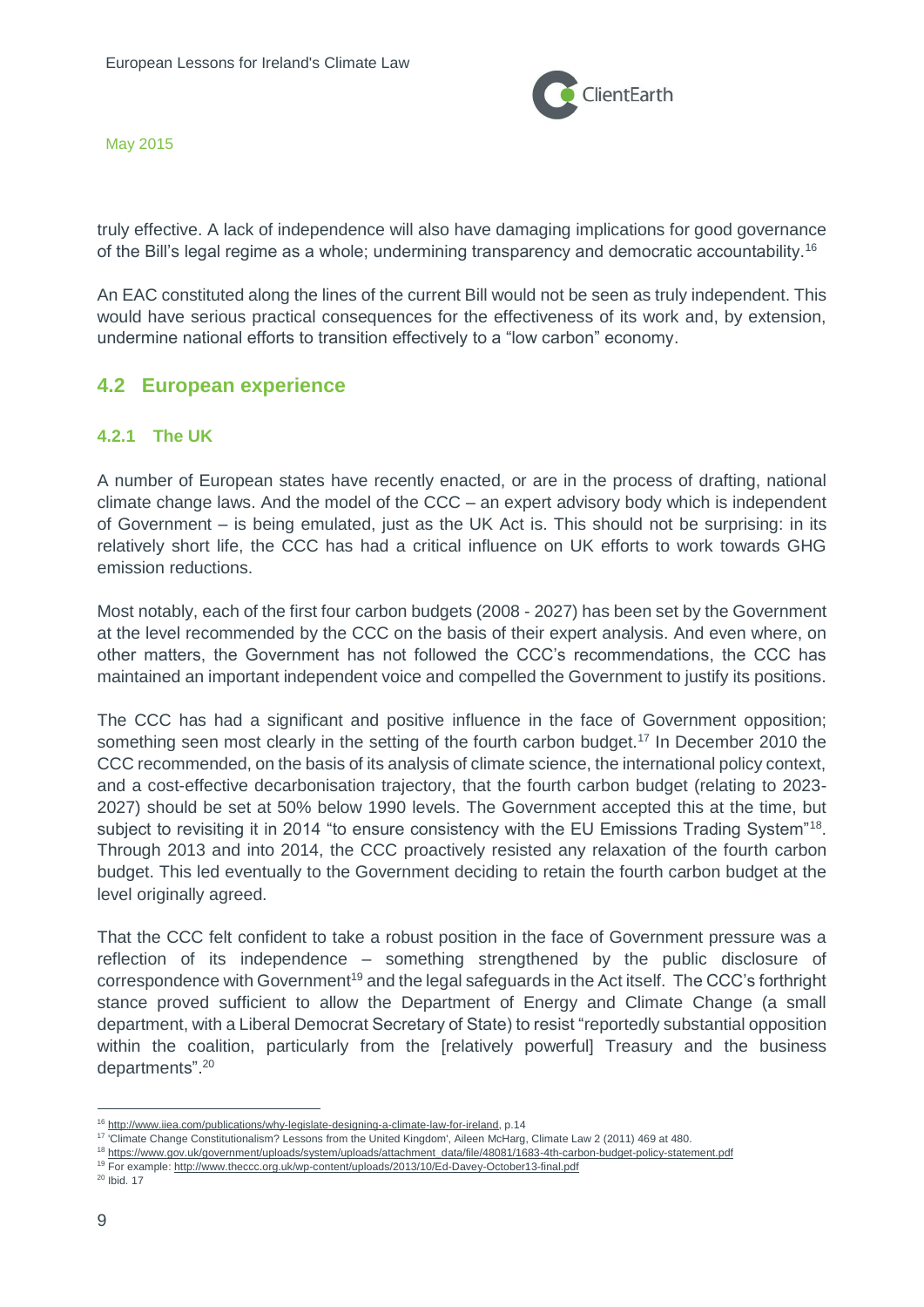

It is safe to assume that the CCC was pivotal in keeping the UK on a cost-effective emissions reductions trajectory to 2050 (and thereby protecting the long-term effectiveness of the Act as a whole); a hugely important intervention which was only possible because of its independent status, and which further boosted the CCC's authority.<sup>21</sup> The Government has also followed the CCC's recommendations in other respects; for example that a 'shortfall' in emissions for the first carbon budget should not be 'rolled over' in order to allow a relaxation of the second budget.

The CCC's recommendations are by no means always adopted by Government. For example, the CCC recommended an extra tightening of the second and third carbon budgets, as well as a commitment that the second budget would be met without the use of international credits; both were rejected by the Government.

However, even when they are not followed, the robust stances adopted by the CCC – backed up by independent expert analysis – serve to underline the CCC's authority and reputation. Its influence is enhanced as a consequence.<sup>22</sup> It seems clear that the EAC, as currently proposed. will not be able to have such a positive influence on the Irish political space.

#### <span id="page-9-0"></span>**4.2.2 Finland**

Finland has had a Climate Panel since December 2011; an "independent, interdisciplinary think tank of top-level" scientists and scholars.<sup>23</sup> The Panel has operated until now in the absence of long-term domestic emissions targets, informing policy through the production of numerous studies. While "ministries and working groups can give assignments to the Panel" it is important to note that they "cannot influence the outcome or opinions of the Panel."<sup>24</sup>

The Finnish parliament recently passed a national climate change law<sup>25</sup> which imposes binding long-term domestic emissions cuts. According to this law, the independent Climate Panel will take on new duties under this new law "in support of the planning of climate policy",  $26$  again following the general approach of the UK Act.

#### <span id="page-9-1"></span>**4.2.3 Denmark**

The Danish Climate Change Act became law on 12 January 2015, in accordance with which "a permanent and independent Climate Council will be established consisting of highly skilled experts specialising in energy, transport, buildings, agriculture, environment, nature and economics. ...

 $21$  "the headline victory was an important boost to the authority of ... the CCC." (Ibid. 17)

<sup>&</sup>lt;sup>22</sup> "The Committee on Climate Change ... has influence based on reputation and authority rather than formal powers." (Ibid. 9).

<sup>23</sup><https://www2.uef.fi/documents/1336630/1336643/Utter+2013.pdf/8707f1b9-1401-4af1-8377-6714997e3184> [; http://www.ilmastopaneeli.fi/fi/in-english/](http://www.ilmastopaneeli.fi/fi/in-english/)

<sup>&</sup>lt;sup>24</sup> <http://www.ilmastopaneeli.fi/> (translated from the Finnish)

<sup>25</sup> <http://www.businessgreen.com/bg/news/2398882/finland-passes-long-awaited-climate-act>

<sup>&</sup>lt;sup>26</sup> [http://www.ym.fi/en-US/Latest\\_news/Press\\_releases/Government\\_approves\\_proposal\\_for\\_a\\_clima\(29845\)](http://www.ym.fi/en-US/Latest_news/Press_releases/Government_approves_proposal_for_a_clima(29845))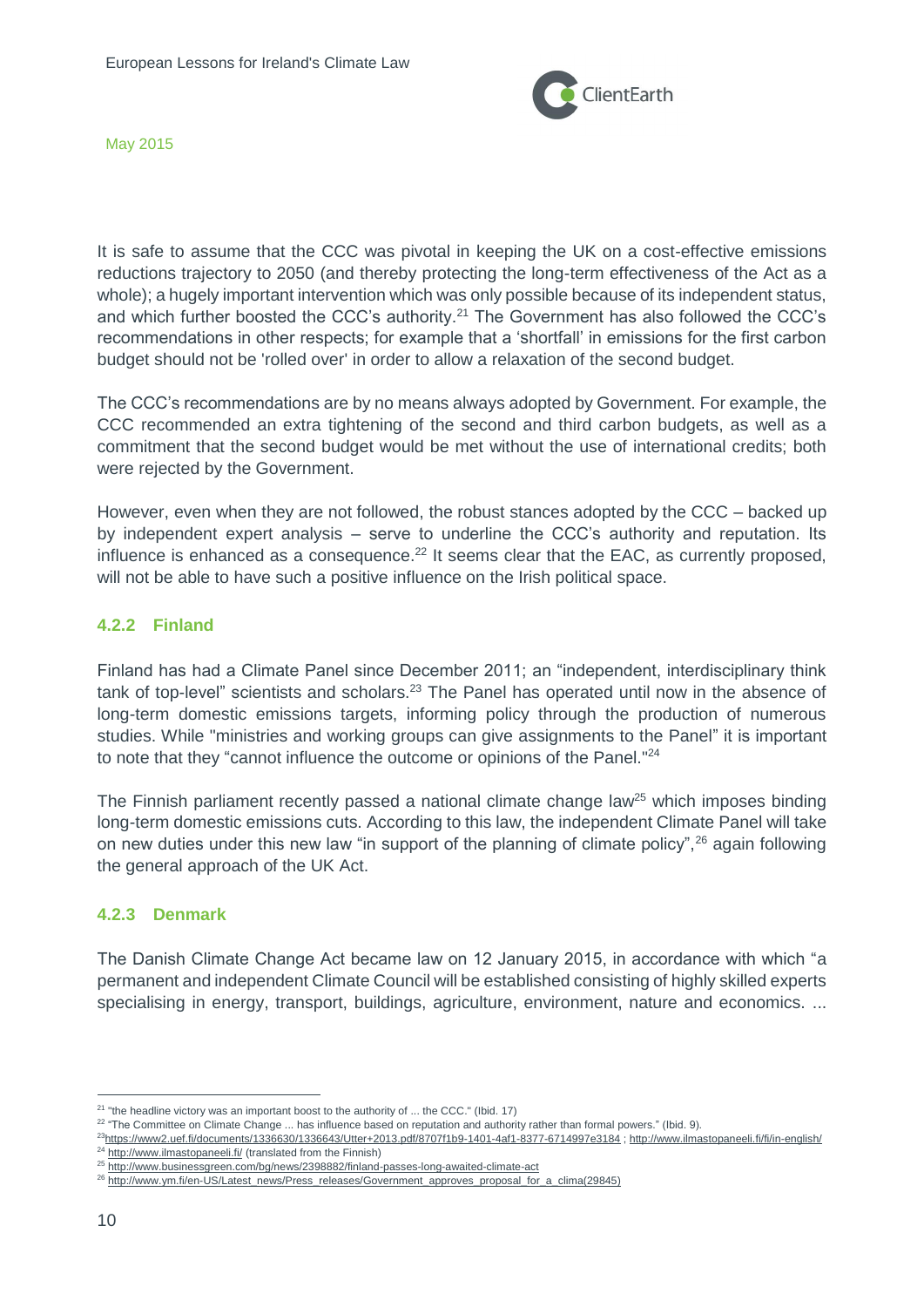

The Council will be appointed for one 4-year period at a time and will comprise a chairman and six expert members"<sup>27</sup>, served by an "independent secretariat". <sup>28</sup>

The reputation of the Danish Climate Council will, of course, be formed over time. But the fact that it is comprised of independent experts affords it the opportunity to develop an independent voice and, if necessary, to present a robust alternative to Government perspectives.

#### <span id="page-10-0"></span>**4.2.4 Norway**

Norway, though not an EU member state, is also in the process of legislating a law modelled on the UK Act. It is reported that the final law "could also see the creation of an independent body, modelled loosely on the UK's Committee for Climate Change that would oversee government policy." 29

## <span id="page-10-1"></span>**5 Issues raised in the Oireachtas debate**

## <span id="page-10-2"></span>**5.1 Target Setting**

The Irish Minister of State at the Department of Environment, Community and Local Government stated during the debate on the Bill in the Oireachtas on 25th March 2015 that: *"Putting in place our own targets would cut across and interfere with the EU's target-setting process and could lead to potentially adverse outcomes."*

In addition, the Irish Minister for Environment, Community and Local Government, in introducing the Bill at the second stage in the Oireachtas on 11 February 2015 stated that it would be redundant to set Irish climate targets: *"Were we to institute our own targets that were less demanding than those set at EU level, then the latter would take precedence and our legislative targets would be rendered redundant. Alternatively, were our mitigation targets more demanding than those determined at EU level, we would run the risk of putting Ireland at a competitive disadvantage compared to our EU partners which would not be a desirable outcome."*

In fact, the setting of national targets for Ireland would in no way interfere with the EU target setting process. Firstly, as noted above, there is currently no process at EU level to set binding 2050 targets. Further, the current discussion surrounding the 2030 process indicates that the renewable energy and energy efficiency targets will not be disaggregated at a national level. Instead, Member States will make voluntary pledges as to their appropriate target levels, thereby necessitating the setting of targets on a national level *in order to comply with the EU process* - so there is no EU target-setting process here with which Ireland could interfere. **The default position in Ireland in the past has been inaction, as evidenced by the failure to implement the policies set out in the two previous National Climate Strategies. The current Bill should be seen as an** 

<sup>27</sup> <http://www.kebmin.dk/en/news/helveg-denmark-is-taking-responsibility-the-climate>

<sup>&</sup>lt;sup>28</sup>[http://www.kebmin.dk/sites/kebmin.dk/files/climate-energy-and-building-policy/denmark/Climate-Change-Act/fact\\_sheet\\_climate\\_change\\_act.pdf](http://www.kebmin.dk/sites/kebmin.dk/files/climate-energy-and-building-policy/denmark/Climate-Change-Act/fact_sheet_climate_change_act.pdf) <sup>29</sup> <http://www.rtcc.org/2015/03/23/norwegian-parliament-votes-on-new-climate-change-law/>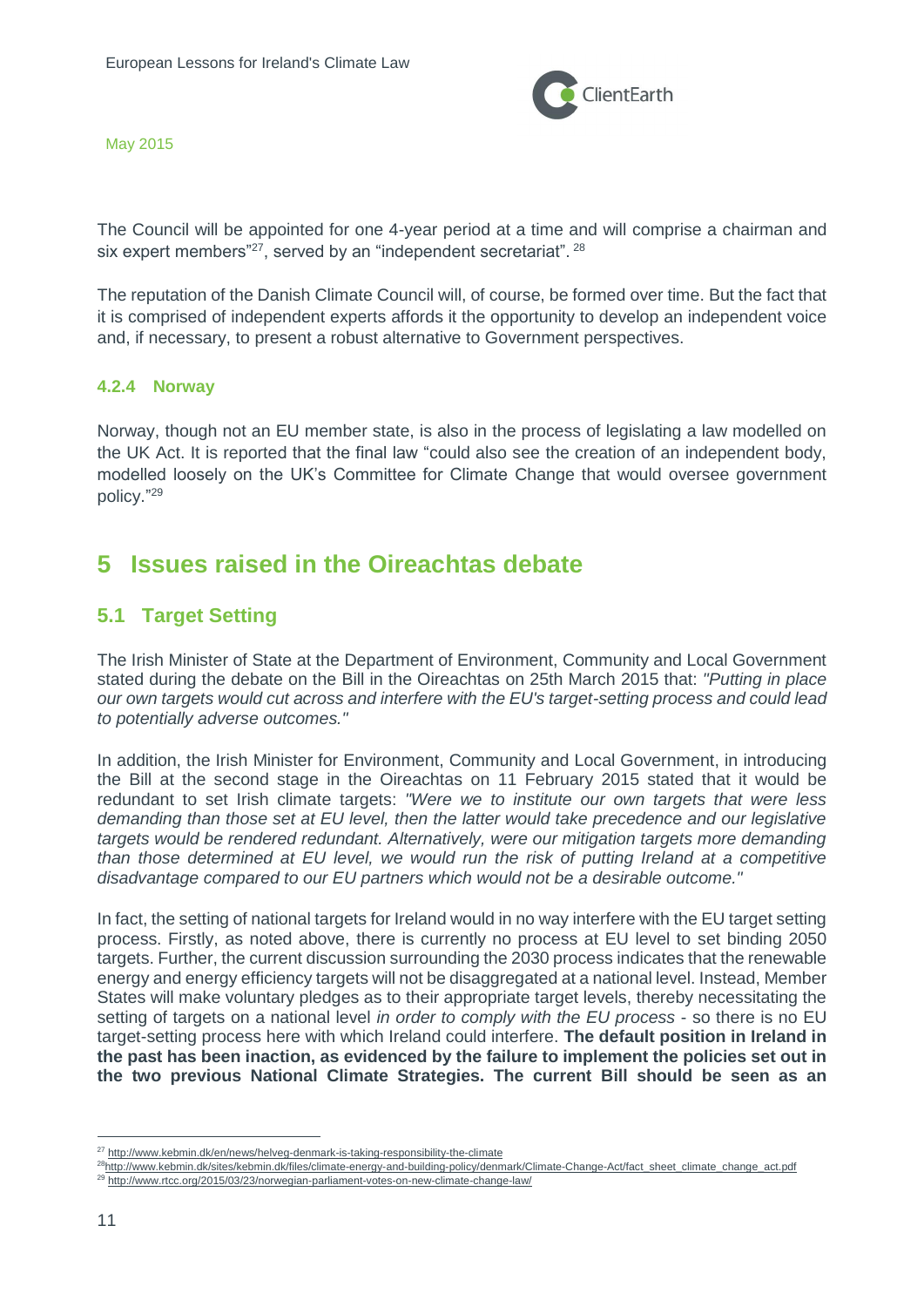

#### **opportunity to set Ireland's long-term trajectory in a binding national law and thereby ensure the necessary action to reduce emissions will follow.**

Importantly, it is to be noted that the Treaty on the Functioning of the European Union explicitly acknowledges in Article 193 that EU environmental measures "shall not prevent any Member State from maintaining or introducing more stringent protective measures." If Ireland set measures beyond those set out at EU level, this would allow Ireland to be in a leadership position in negotiating future targets and result in Ireland becoming an attractive destination for renewable energy and energy efficiency investment ahead of other EU countries. If Ireland agreed targets which were below those later agreed at EU level, the Irish targets could always be revised to ensure consistency with future EU targets.

A key consequence of a short-term approach to climate governance is that it sends a fundamentally ambivalent signal to investors, international partners and citizens concerning the strength of commitment to effective climate mitigation. Setting a binding 2050 target for Ireland would help ensure that Ireland meets all its interim targets with an appropriately long-term view. Ireland would not just institute policies to ensure that 2020 targets are met but that 2020 targets are met in a way that places Ireland on the right track to 2050.

As noted above, the danger of having 2020 targets without a longer timeframe can clearly be seen through Ireland's ESD target: Ireland can simply meet this target with the extensive use of carbon credits. However, 'buying its way out' of meeting such targets ceases to be a sustainable solution if there are longer-term targets which also need to be achieved.

In addition, a short-term perspective will not provide sufficient clarity and stability to industry to ensure stakeholders can plan and invest with a high degree of certainty. For these reasons, setting binding 2050 targets would not be redundant but a necessary and valuable exercise to ensure Ireland enacts a meaningful climate law.

## <span id="page-11-0"></span>**5.2 Leaving the government open to legal action**

In proposing the Bill, the Irish Government clearly understands that domestic climate change law can offer a number of real advantages over mere policy commitments. For one thing, laws may persist in a way that policies do not. However, laws can be repealed (or watered-down by amendment) just as easily as they can be enacted. This fact underlines the importance of legislating in a way which builds in long-term and broad support for the law in question. (The point has been made above that an EAC that is not truly independent may undermine the long-term sustainability of the Bill). For a law to persist over the long term it needs, first and foremost, to be successful. This note has highlighted that the Bill in its current form may not meet that standard.

The other reason for proposing a commitment in legal form is more fundamental: law has a special value in itself. Parliaments commit rules to law so they have greater normative weight than mere policy statements. Much of the inherent authority of law comes from the fact that breaching a law has real legal consequences. The Irish Government cannot expect to make a law without there being legal consequences.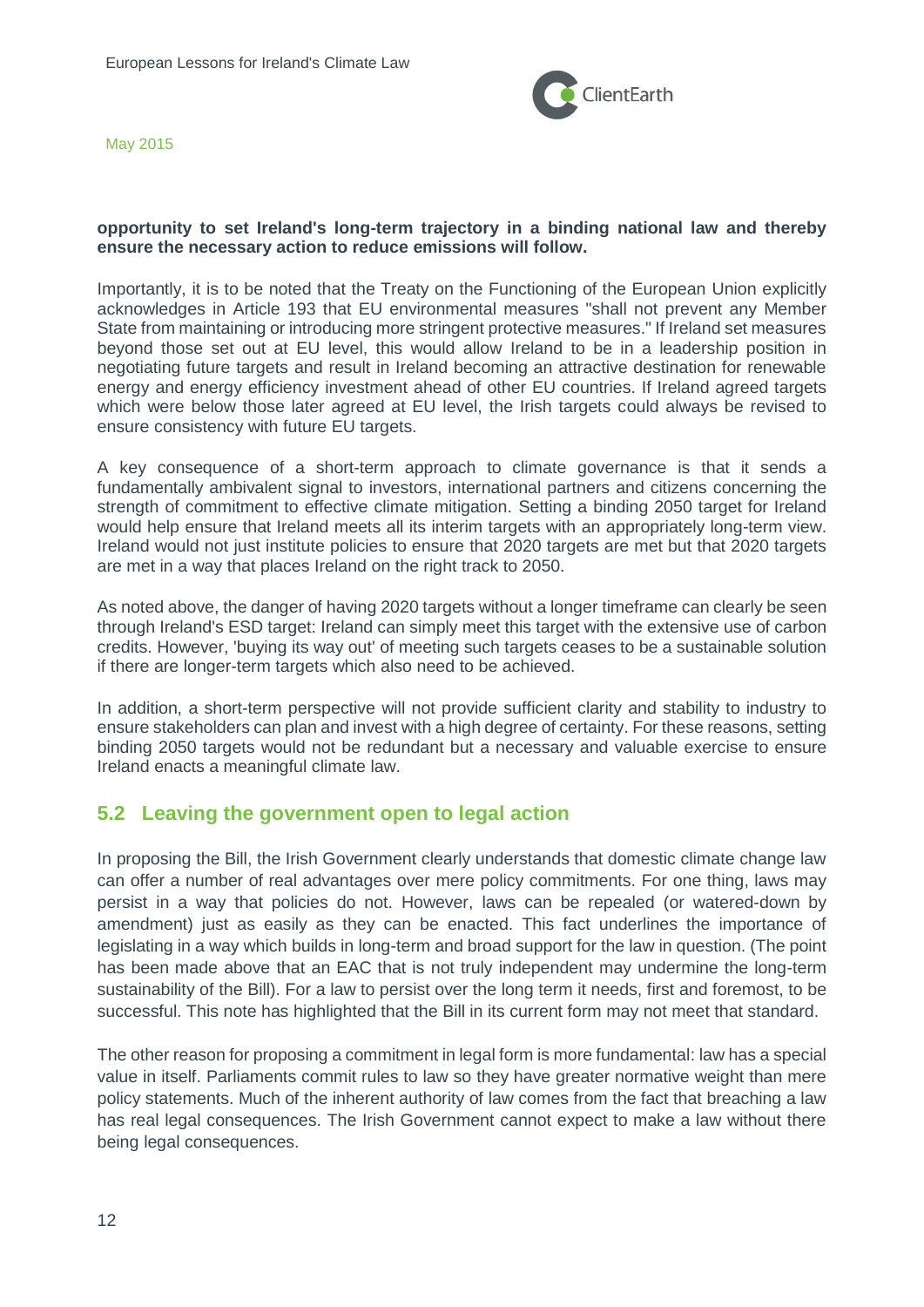

Yet there are hints that avoiding enforcement of the Bill in the courts is what is desired. The omission of binding targets may be one indication of such an intention. The Irish Minister for Environment, Community and Local Government, introducing the Bill at the second stage in the Oireachtas on 11 February 2015, stated:

*"Setting our own targets, even on a long-term basis, would not only interfere with the European process, but importantly may render the state subject to legal action. Do we really want the state to be focussed on legal proceedings within the courts, or would our resources be more usefully employed in assessing new technologies, new efficient energy production mechanisms, sustainable planning and transport policy or information technology aimed at decarbonising production processes?"*

It should be remembered that the fact that the UK's Climate Change Act is "legally binding" is what gives that law much of its value and influence. To deny, from the start, that the Irish Bill is genuinely legally binding will undermine its effectiveness.

The above being so, the real consequences of a breach of a law will depend on the nature of that law, as well as the constitutional circumstances. A law can be binding without threatening a Government's freedom to act. If the Irish Bill contained long-term legally binding targets then, in the event that they were breached, the Irish courts would do all they could to avoid being accused of usurping the role of Government. At the very most, it can be imagined that the courts might 'work with' Government to try to rectify a substantive breach of the Bill. There is surely very little cause for concern.

Furthermore, the UK experience makes clear that a binding climate law can be designed to channel accountability away from the courts and leave Government answerable to Parliament in appropriate circumstances. If the UK Government deviates from the recommendations of the CCC, the Act directs accountability away from the law courts: instead, Government must justify its actions to Parliament - and face the political consequences. It is absolutely right that national legislatures plays a key role in scrutinising and helping to chart the course to a lower-carbon future - and a well designed climate law can and should build in such a role to the institutional structure it establishes. Legal rules can help define these important relationships, in which case judicial oversight need be little more than a safeguard to ensure these rules are not ignored.

Omitting to include long-term, legally-binding obligations in the Bill could suggest a lack of real commitment to the Bill or its wider purpose. Similarly, overblown concerns about a vulnerability to legal action may lead to suspicion that the Government wants to 'have its cake and eat it' by creating a law for public effect, without accepting the full and proper implications. Either it is law or it is not. In all events, one way of absolutely guaranteeing that the Government would not be open to legal action is to act in accordance with the law.

Finally, it is also the case that, as currently drafted, the Bill does not place many truly substantive obligations on the Irish Government. The Government not only has great control over the form of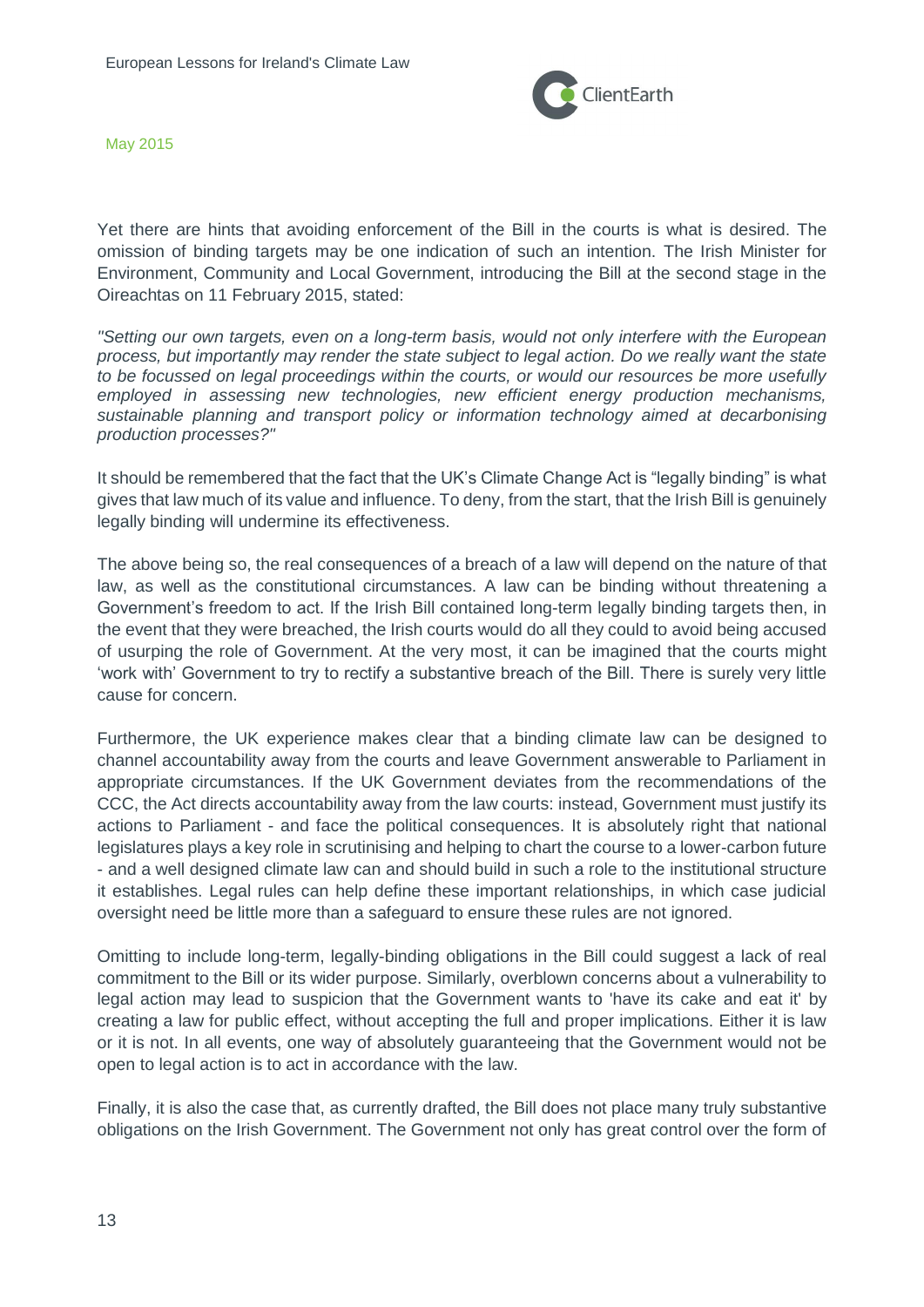

the plans and frameworks implemented under the Bill;<sup>30</sup> there is little constraint on it revising those plans and frameworks,<sup>31</sup> and similarly Government Ministers need only "have regard to"<sup>32</sup> them once they are in place.

These relatively soft obligations, alongside the procedural requirements of the Bill,<sup>33</sup> do not impose any substantive burden on the Government. There is no need to produce any defined outcome. The Government will still be susceptible to legal action, but no more than it is in relation to existing laws; that is the nature of the rule of law. As currently drafted, there is no prospect of a legal case being brought pursuant to the Bill which might be legally unusual or challenging to Government. That may in itself be a reflection of the Bill's underlying weakness.

# <span id="page-13-0"></span>**6 Conclusion**

The purpose of enacting a national climate law is to help ensure that an optimal policy mix is consistently pursued to bring about cost-effective long-term decarbonisation. A poorly designed law can 'lock in' a high carbon society and thereby increase the costs when a country does make the inevitable transition to a low carbon future.

The analysis presented in this paper makes clear that there is a strong case for the revision of the Bill to ensure the independence of the Expert Advisory Council and the creation of certainty via the introduction of binding, long-term national climate targets. In its present form, the Bill does not create a governance structure that will adequately or cost-effectively drive Ireland's climate transition. Ireland is already struggling to meet its climate commitments; if not revised, this Bill will do little to change that.

<sup>30</sup> For example, in "considering" the plans and frameworks, the Government need only "endeavour" to achieve the "national transition objective" – something which, as discussed, is not precisely defined (ss 3(1), 3(2)).

<sup>&</sup>lt;sup>31</sup> For example, the Irish Government needs only "have regard to" certain considerations in doing so: a very low bar (ss 4,(6), 4(7)).

<sup>32</sup> Ss 4(12), 5(8).

 $33$  For example, ss  $4(8)$ ,  $5(3)$ .